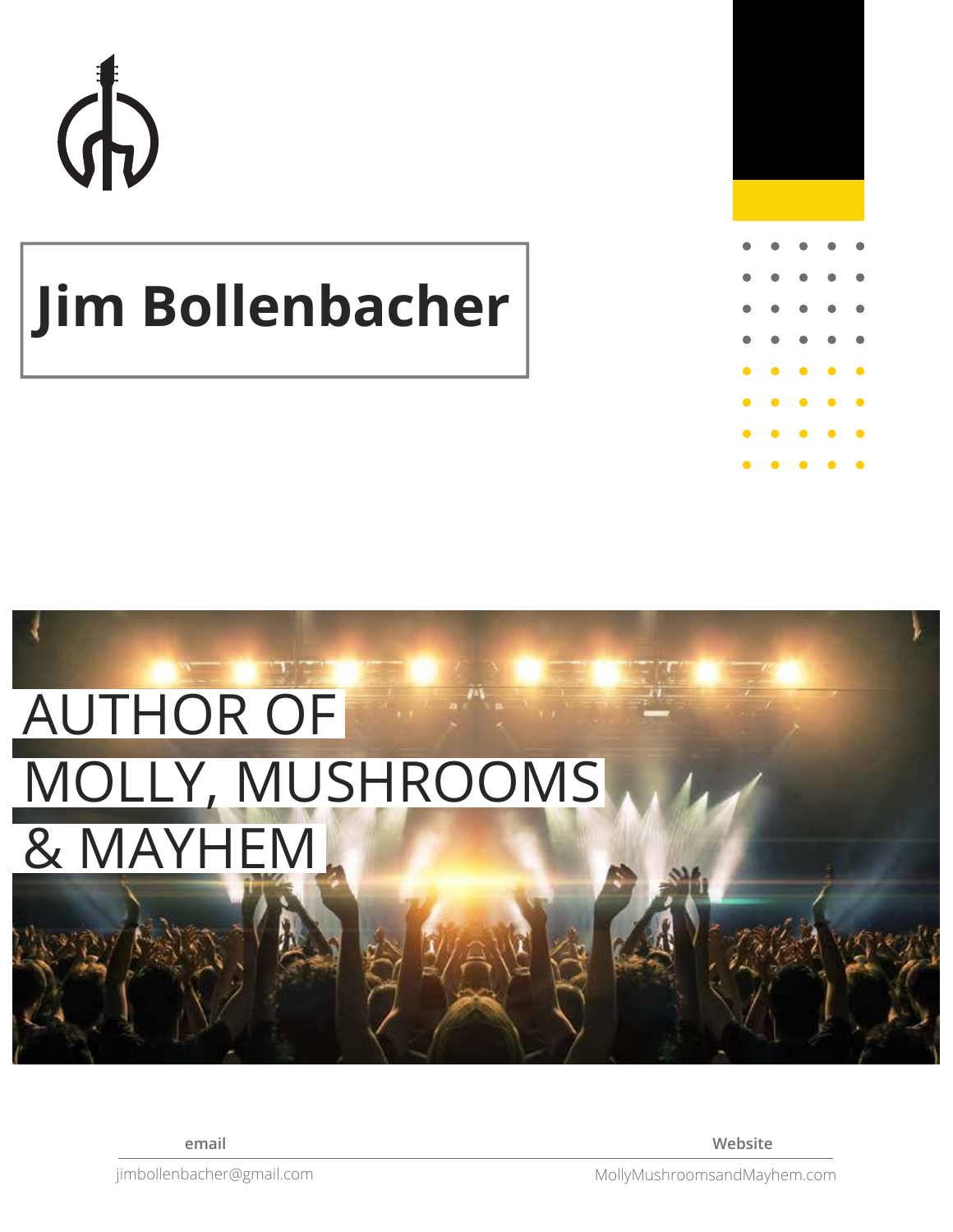" "This book will open your eyes! Jim Bollenbacher, a kind, formerly straight -laced attorney and corporate management leader shares his "retirement" as an Event paramedic in jaw-dropping fashion. I laughed out loud in between gasps of astonishment at each story. Do yourself a favor, read about "this side" of the music festival world. You'll laugh at, learn from and feel deeply grateful for Jim and his peers' experiences."

#### **JIM BOLLENBACHER**

PARAMEDIC EMT ATTORNEY

#### **AUTHOR OF MOLLY, MUSHROOMS & MAYHEM**

Molly, Mushrooms & Mayhem is a lighthearted, behind the scenes look at the chaos and craziness that occurs at music festivals as told by EMT's and Paramedics who work them. The situations first responders get called to are often funny, unusual, crazy or just plain gross. They are not your typical 911 emergency. Most of our patients probably wish they could forget their experiences, but the EMT's and Paramedics who cared for them remember. For anyone who has ever attended a music festival, or medical professionals curious about what goes on, this book reveals the work of EMS professionals inside, and outside, the medical tent.



National Registry Paramedic, ACLS, PALS, PHTLS, ASLS, BLS CPR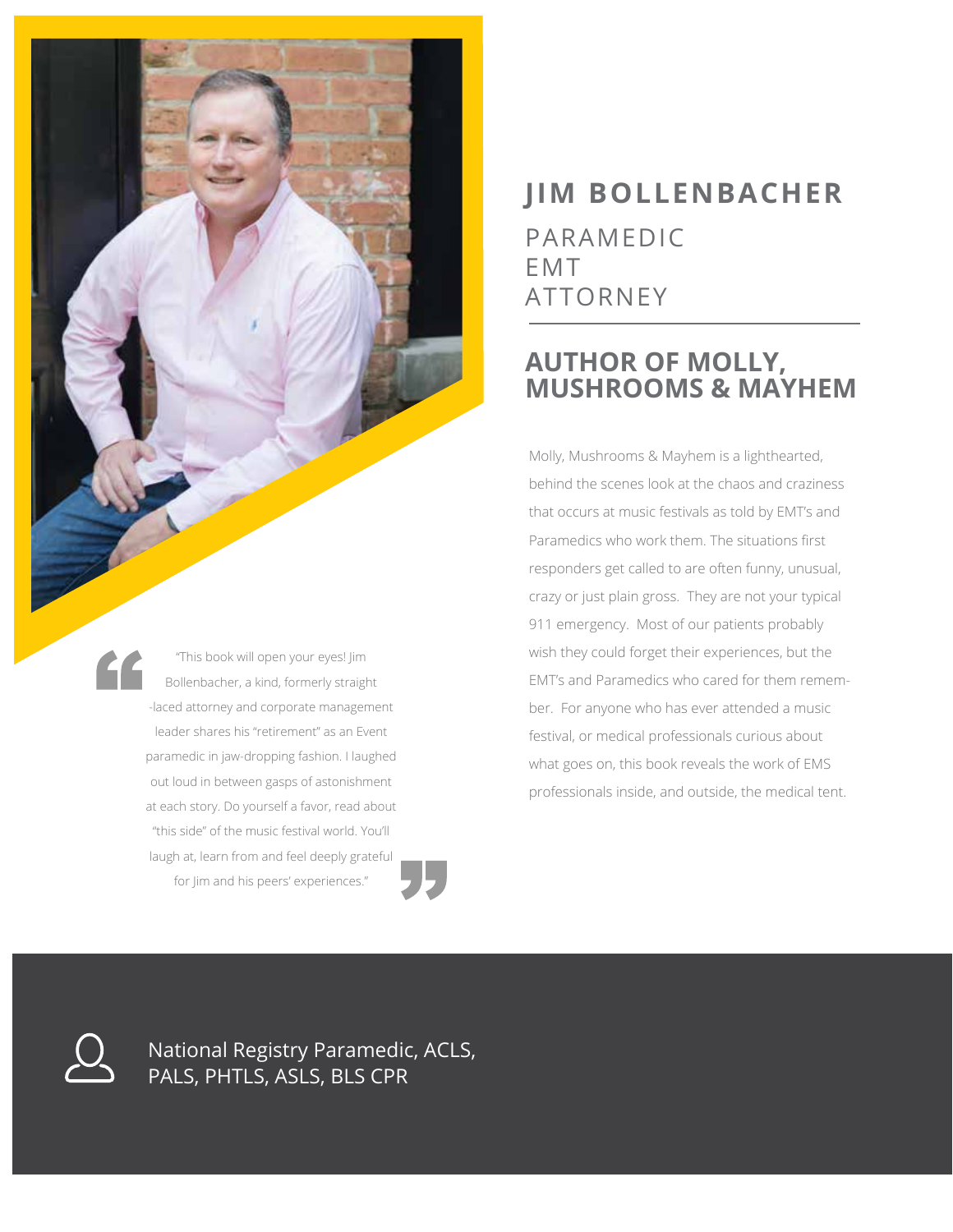#### **PROJECT OVERVIEW**

The festival scene is a LIFESTYLE. One that is hard to imagine if you haven't experienced it first hand.

Go behind the scenes to see what the medical professionals deal with.

Festivals are chaotic, and people seem to lose all sense of reason when they are there.

Molly, Mushrooms & Mayhem is a story about how an attorney becomes a paramedic, and the craziness he has been witness to.

### TOPICS TO ENGAGE WITH JIM

How to transition from your life-long career to something you love.

What has been the biggest adjustment in your new career?

How have you changed as a result of your new work?

What to be aware of when you allow your children to attend live festivals.

How did you get into music festivals?

Telling of crazy stories Jim witnessed first-hand.

What are some of the challenges of working at music festivals?

I retired and now consider myself a recovering attorney. Tired of chasing ambulances, I decided to ride in them. I became an EMT and later a Paramedic and spend my summers working at music festivals around the country. I love the vibe and energy I see from the mostly young fans even if the music gives me a headache!

"Working EMS at a music festival is an experience unlike any I've had. Hysterical, strange, and crazy real stories make this book a must read." Laura, EMT

"This book is not only going to be an awesome read, but I am absolutely honored to have been part of some of the stories within." Jerone, Paramedic

"You'd be amazed by what we see, how the fans react." Jon, EMT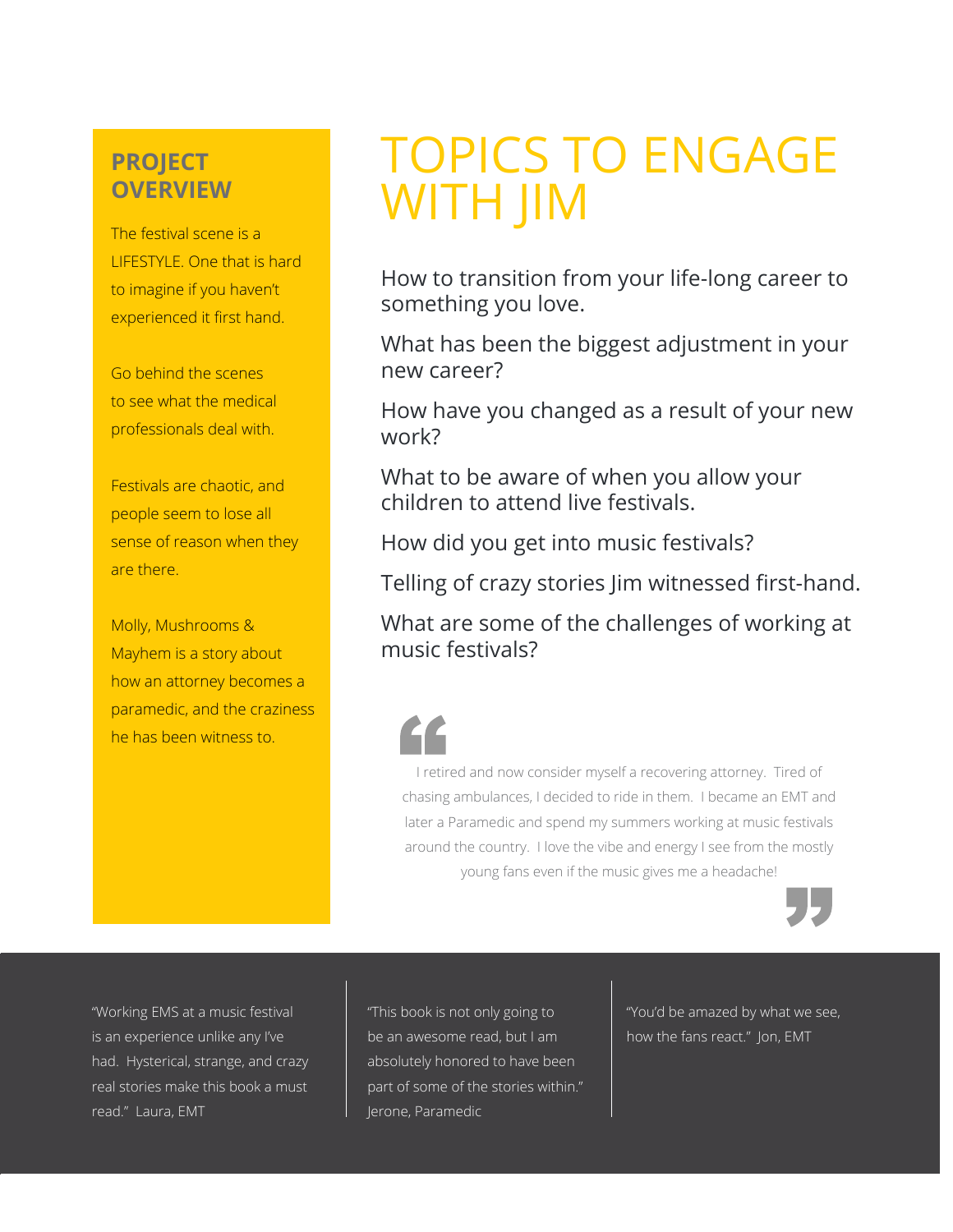### **THE CULTURE OF FESTIVALS**

#### **And why the stories make a great book.**



According to Billboard magazine, 32 million people attend music festivals every year. In 2017, more than 100,000 people attended each day of Coachella, bringing in over \$100 million to the festival. The daily crowd at Lollapalooza in Chicago is larger than the population of all but five cities in Illinois. Since the inception of the music festival with Woodstock in 1969, such events have become big business. The appeal? A chance to see multiple bands over a long weekend and to party with family, friends, and likeminded strangers.

But there's another group of people who flock to the concerts – just not for the music. Known as "event paramedics," these people are medical prozafessionals who tend to the many people at these large gatherings.

I know because I am one of them.

Unsurprisingly, the event paramedic industry has also grown into big business. Entire companies now exist to provide medical care at overcrowded events. From bee stings and band-aids to overdoses and violence, the medical professionals play an important, though mostly hidden role.

I wrote this book because when I tell friends and family stories about my experiences as an event paramedic, they're either amazed, disgusted, or amused. Many times, they simply shake their heads in disbelief. These stories highlight what makes festivals both amazing and frightening. They also represent my passage from an inexperienced EMT to a seasoned and confident paramedic. Never would I have imagined myself in some of these situations back in the days when I was a lawyer. My wingtip shoes and Brooks Brothers suits would not have survived.

With the benefit of hindsight, I can share the humor and craziness from events that otherwise would have been grim. Of course, it's not my intention to downplay the possible risks involved in taking drugs or having a serious medical incident. In fact, I have worked at several large festivals where young adults have died. The impact of a death on the medical staff is palpable. I can't begin to imagine the effect on the families. Nevertheless, some unusual stuff happens within the medical tent that needs to be shared.

I want people to understand that these large events have dedicated medical professionals to care for anyone who needs help. Often, these professionals are volunteers, and when they are paid, the wages are usually just above minimum wage. They are there because they love what they do and have a passion for service.

The stories contained herein come not only from me, but from EMTs and paramedics from around the country with many years of experience working at these kinds of events. They remain unnamed out of respect for the event producers and the events themselves. I firmly believe that event producers go to great lengths to keep their events safe and the attendees healthy. If I thought otherwise, I would not continue to work for them, nor would many of my colleagues.

I hope as you read this book, you will recognize and honor the role of first responders, many of whom are caring for victims of the COVID-19 pandemic today. They deserve our respect and support.

#### *All profits from the sale of this book will go to charities supporting first responders.*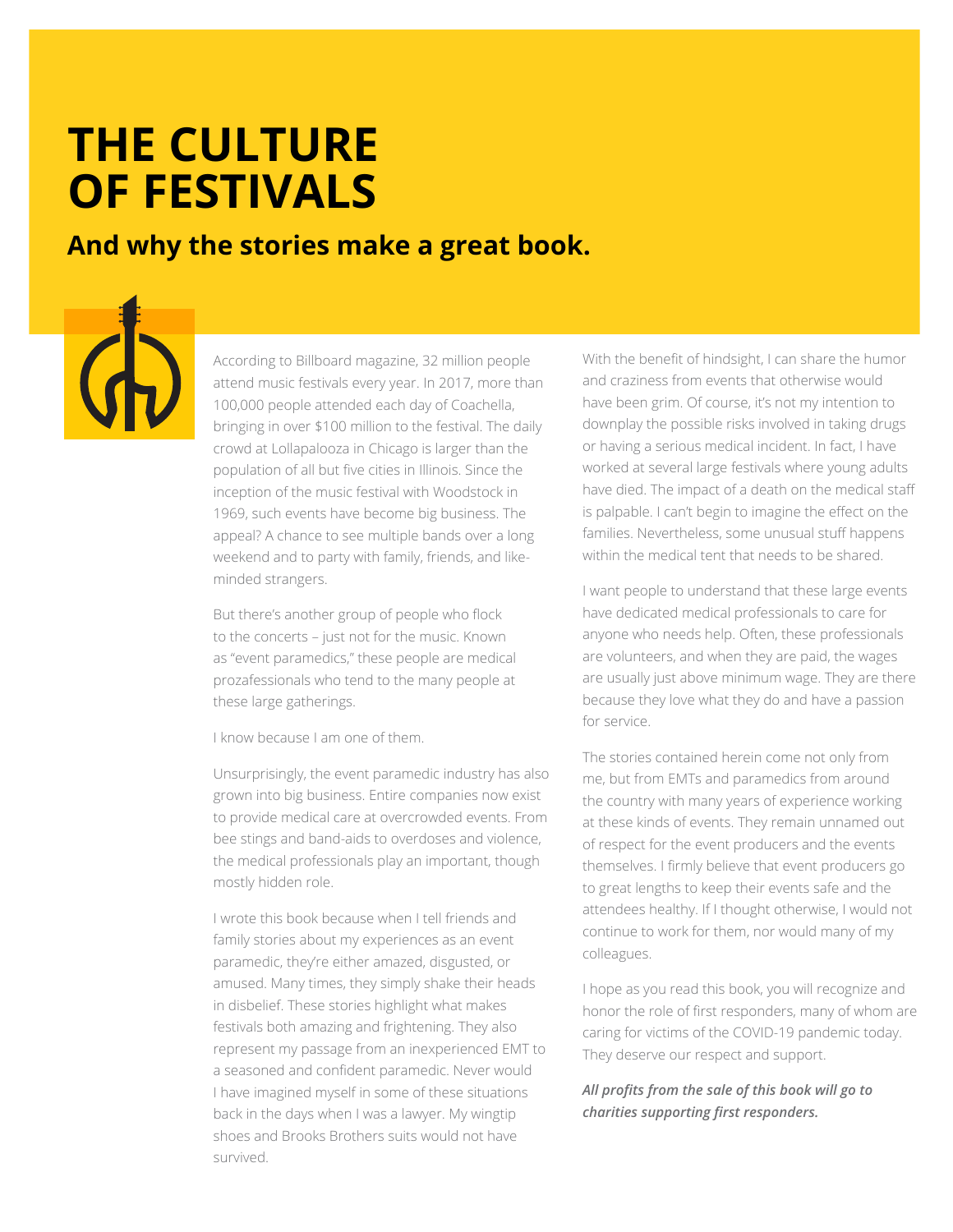

## **ENDORSEMENTS**



"Interesting tales of his experiences...covering the craziness of music festivals from the EMS perspective...funny stories that ring true...an enjoyable read about a little known aspect of the EMS experience."

Peter Canning, author of *Paramedic: On the Front Lines of Medicine, and Rescue 471: A Paramedics Stories.*





Molly, Mushrooms, & Mayhem is a must-read for anyone considering a medical career. Author Jim Bollenbacher flawlessly compiled stories from fellow first responders that showcase the unpredictability of working in the field and display a remarkable sense of compassion for patients. Packed with hilarity, reflections of personal growth, off-the-wall encounters, and medical/EMS tidbits, this is one book that won't disappoint.

Kerry Hamm, author of the series *Real Stories of a Small-Town ER*

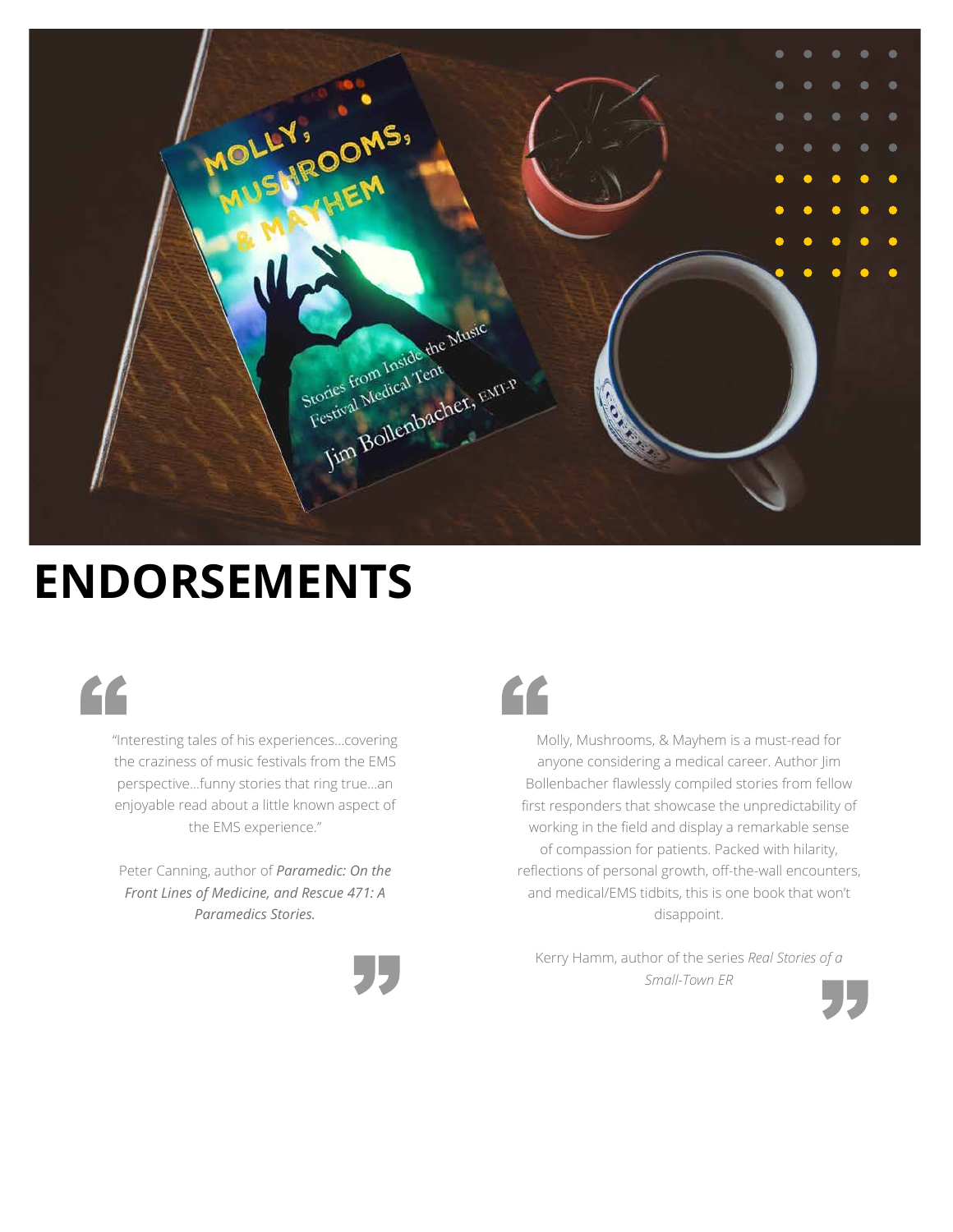# **MEET JIM**



**Jim Bollenbacher**

I had always been curious about medical issues. I was the guy who slowed down passing a car accident, resisting the urge to jump out to help, and I loved watching reality medical shows on TV. My mom was a nurse, but I never had an interest in medicine when I was young. Science just wasn't my thing. I wanted to be an FBI agent until I met one who was a monumental jerk. Subsequently, I chose law school instead. What I liked most about being a lawyer was the adrenaline rush of being in the courtroom, not the tedium of law office work.

When I retired early, I came across an EMT class at our local community college and took it just for fun. My instructor was an amazing educator, who I'm certain I drove crazy with my incessant questions. He showed me the practical aspects of physiology and how the body works. His enthusiasm and knowledge unlocked something in me that made me excited about the possibility of a new career.

After I graduated, I took jobs in a local hospital emergency room and with a music and sports event company. I enjoyed being an EMT and was able to see a lot in the ER, but my skills and knowledge were too limited to allow me to really do much. After a year, I decided that if I was going to pursue this, I needed the skills to work at a higher level. So, at age 60, I became one of the world's oldest paramedic students.

I went through the paramedic program at Northwest Community Hospital, which has the distinction of being the first paramedic program in Illinois. The head of the program was legendary for her knowledge and commitment to EMS teaching and our comprehensive course was 40 hours a week for the better part of 10 months. That included over 200 hours in the hospital and almost 700 hours on an ambulance. The absolute highlight of my training was getting to deliver a baby while working in Labor and Delivery. The doctor was right there with me, but the baby came into this world in my hands. It's hard to describe how amazing that felt. And seeing a cesarean section performed gave me newfound respect for both doctors and my wife.

I've discovered that the people in this profession are amazing. They are not just "ambulance drivers." They have life-saving skills and knowledge. I have also learned about the music festival culture, which was completely foreign to me.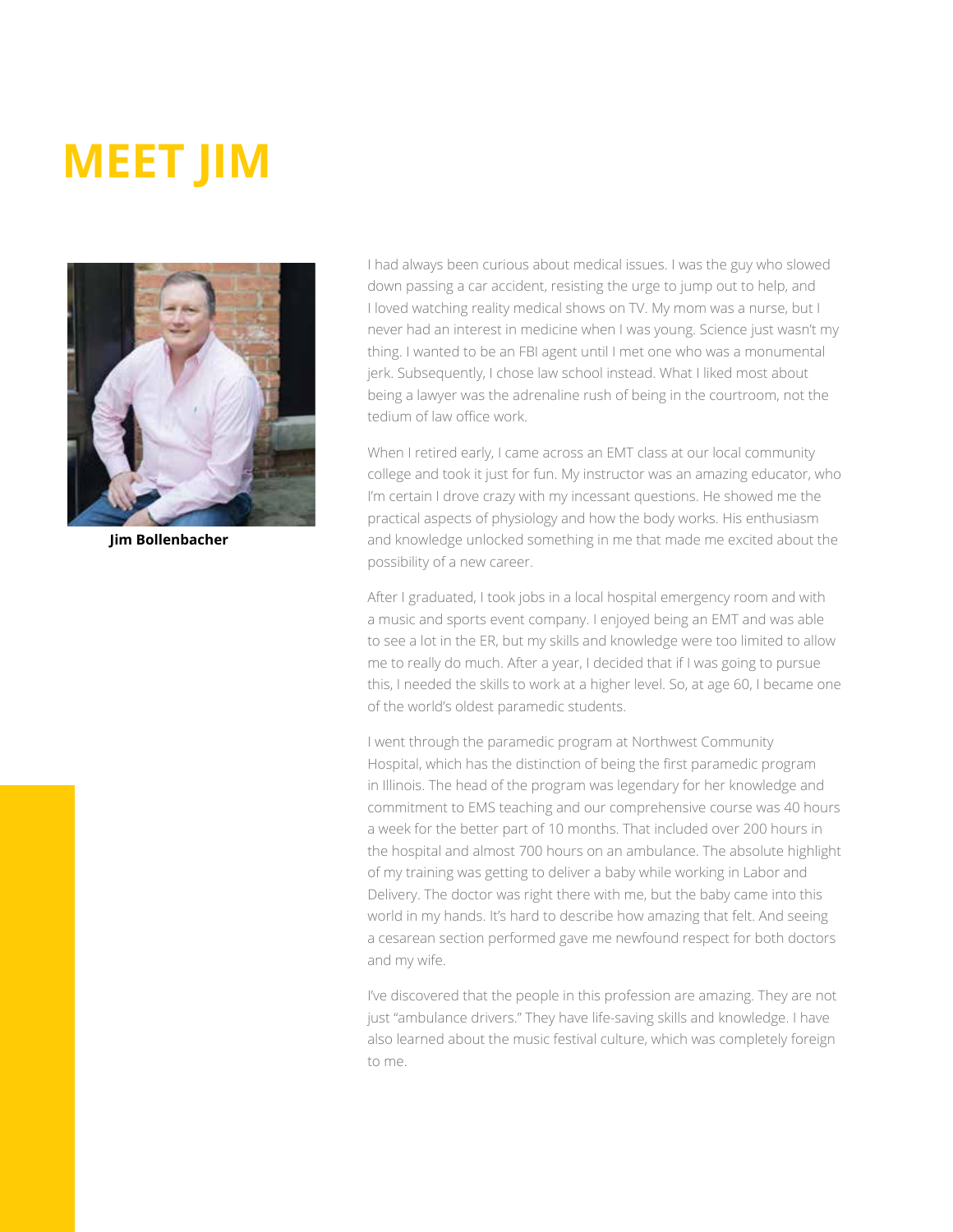

Working at music festivals keeps me young. It's down and dirty, and it's an adrenaline rush. Every call can provide the tension and challenge of a Supreme Court argument, even if I eventually find out that the "emergency" is a naked man in the wrong camp. I love the chaos, the challenge, and the people. I love that I get dirty and sweaty instead of sitting behind a desk in an office. And I love that this work calls for the same kind of analysis and problem solving that being a lawyer or business leader required, only faster. People's lives are literally in your hands.

I was at the point in my life where I was ready to give back, to do something I felt really good about without worrying about the paycheck. I've been blessed to work with some really special people, but my EMT and paramedic colleagues are unequaled. Their skill and dedication at these festivals, and elsewhere, is remarkable, and I am in awe of them.

I grew up in a conservative, blue-collar home in western Pennsylvania where drugs and alcohol were definitely not an acceptable choice. My views on drug use were also heavily influenced by the hippie era. Only "those people" used drugs and were seen as ne'er-do-wells. It had also been a time when rumors of Vietnam veterans returning from war addicted to drugs like heroin flourished. No thanks, I thought.

Working at music festivals has softened me and my attitudes. These days, I don't advocate the use of illegal drugs, but neither do I condemn the way these young adults choose to live and have fun.

YOLO (You Only Live Once), right?